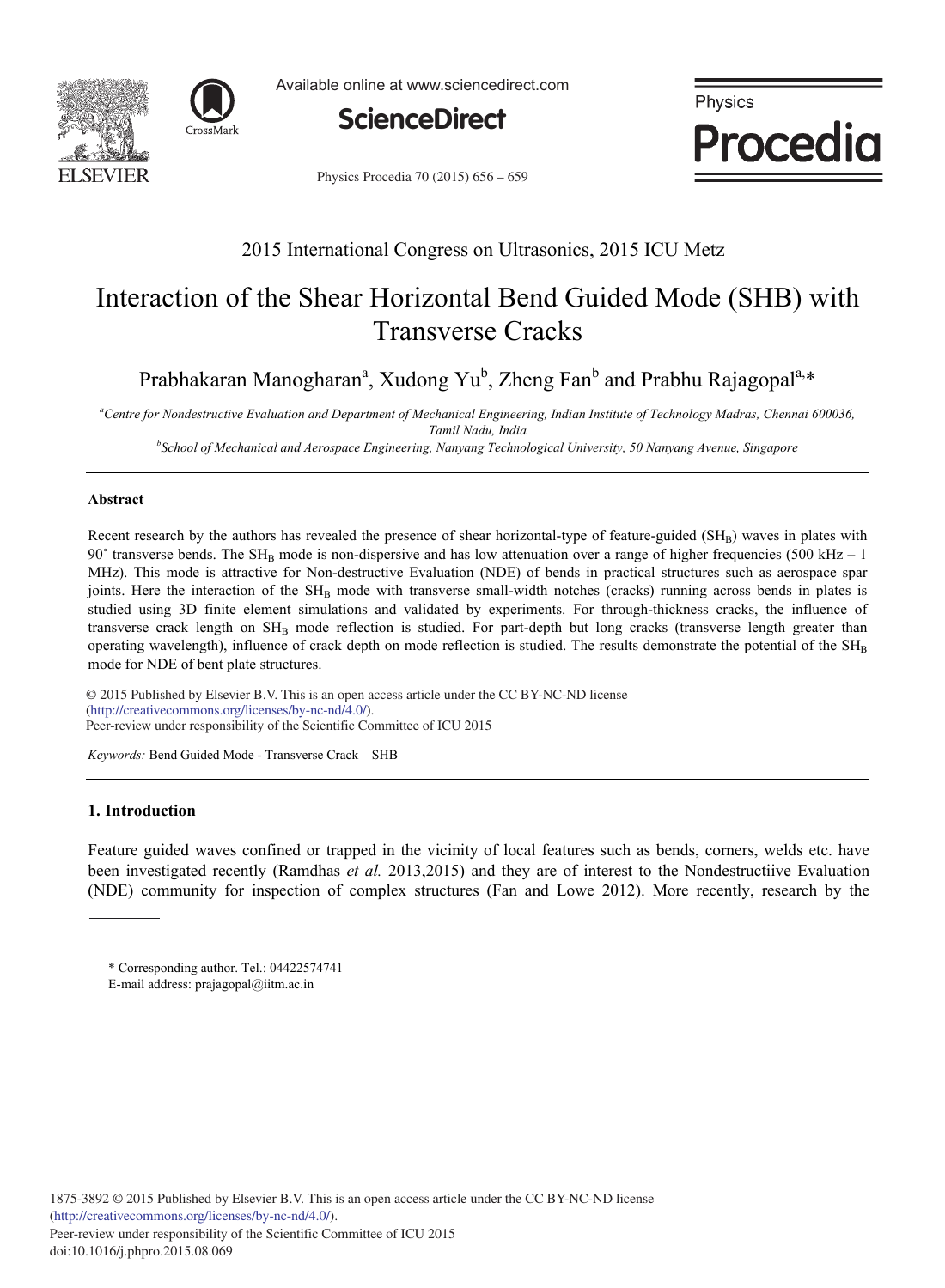authors has revealed the presence of shear horizontal-type of feature-guided ( $SH_B$ ) waves in plates with  $90^{\circ}$ transverse bends (Yu *et al* 2015). It was shown that the  $SH<sub>B</sub>$  mode concentrates more energy in the bend and has low dispersion and attenuative properties in a specific high-frequency regime. More details on the properties of this mode can be found in Yu *et al.* (2015). Here we study the interaction of the  $SH<sub>B</sub>$  mode with defects using 3D finite element (FE) simulations, validated by experiments, in order to gauge its potential for NDE of  $90^0$  plate bends.

# **2. Problem studied**

We consider homogeneous linear isotropic plates bent at an angle  $\theta_B = 90^\circ$  as shown in Fig. 1 along with the coordinate axes. The bend region is provided a fillet with a radius of curvature  $R_B$ . For our studies we consider only tangential excitation (*x* direction) applied in the bend region as shown in Fig.1. Transverse cracks are considered for scattering studies, and the geometry (where *l* stands for the length of the crack and *b* is the crack depth) of the defects is shown in the Fig. 1 below.



Fig.1. Illustration of the bent plate with crack geometry along with blow-up of the crack vicinity.

# **3. Methods**

#### *3.1. 3D finite element simulations*

3D FE models of wave propagation in bent plates were implemented in a commercial FE package (ABAQUS V6.12). The geometry of the model is shown in the Fig. 1. The bend region was given a fillet radius of 4mm in order to obtain a smooth curvature. 8-noded cubic brick elements (C3D8R) were used to mesh the models. An integration time step of 1e-8 seconds was used based on the stability criteria. A 5 cycle tone burst signal was applied in the bend region as shown in the Fig. 1. Absorbing layers were used at the two sides of the adjacent plates to avoid edge reflections. Two types of defects were introduced in the FE model, located 50  $\lambda_{SHB}$  (wavelength of the shear horizontal bend guided mode at the center frequency) away from the excitation. Zero-width cracks were introduced in the FE models, where the nodes on element of adjacent faces are disconnected (see for example, Rajagopal and Lowe 2007). A center-frequency of 650 kHz was used for simulations. The reflection ratio is calculated in the frequency domain by taking the ratio of displacement of the reflected signal to that of the incident signal.

# *3.2. Experiment*

Mild steel plates of dimensions 500 mm×600 mm×2 mm with a fillet radius of 4 mm, cold-bent symmetrically along the plate central line at an angle of 90° were used for experimental validation. Transverse defects were introduced using electrical discharge machining. A commercially available PZT crystal (www.sparklerceramics.com/) was used for excitation by utilizing the input control level setting of a RITEC RPR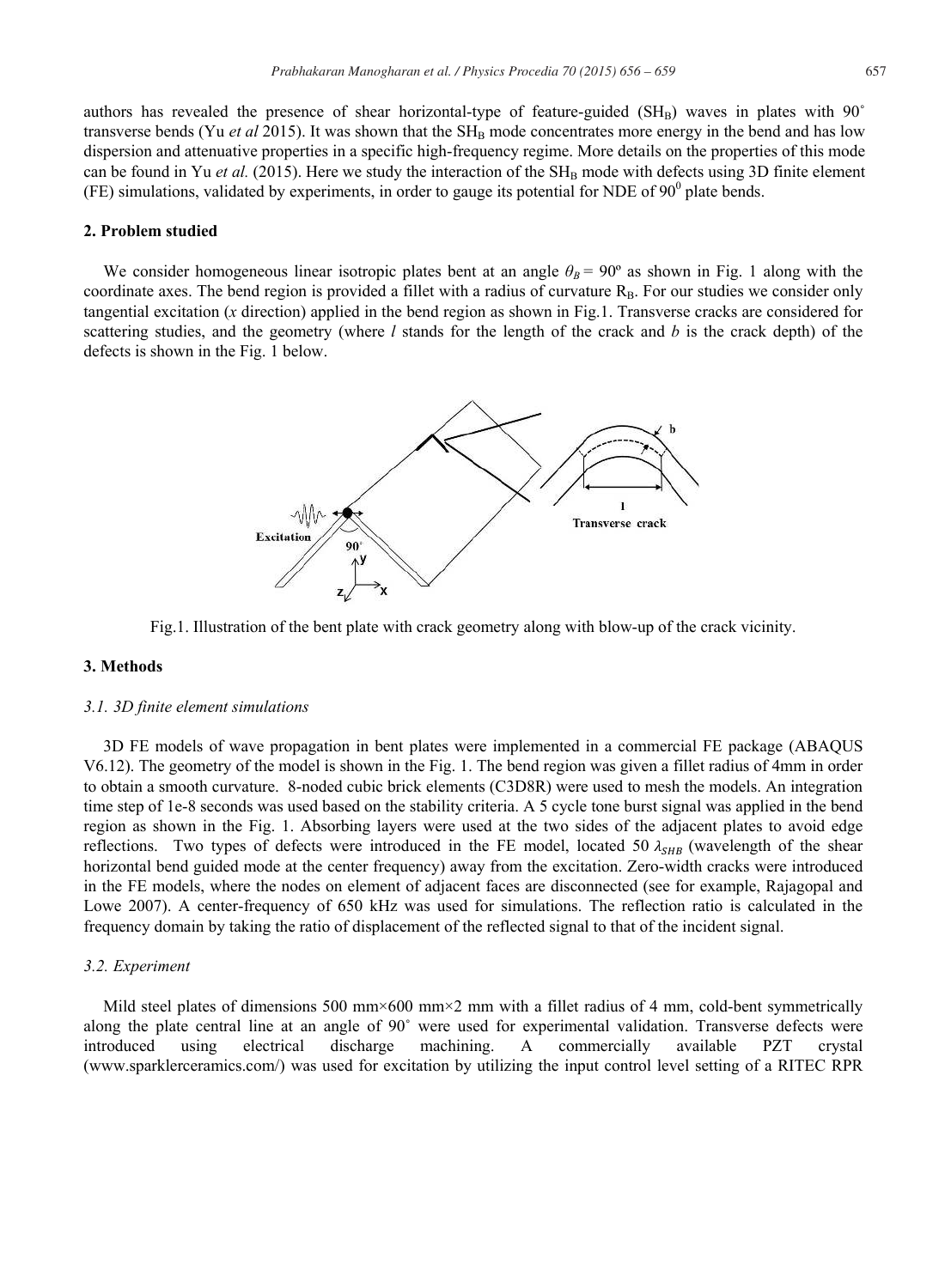4000 pulser-receiver. The location of defect and excitation was similar to FE simulations. Polytec OFV 552 Laser Interferometer was used to monitor the signals. The interferometer reads the displacement of interest and the output was read by an Agilent DSO 7012B digital oscilloscope.

#### **4. Results**

# *4.1. SHB mode interaction with transverse defects*

Fig.2 shows typical time snapshots of the contour of the total displacement magnitude obtained from 3D FE simulation. Fig. 2(a) shows an instant soon after the excitation. We observe  $SH<sub>B</sub>$  mode travels principally perpendicular to the direction of excitation and those of the fundamental symmetric Lamb mode S0 across the bend plate as shown in the Fig. 2(a). Here S0 wave tends to decay cylindrically away from the bend and has no interaction with the defect as shown in the Fig. 2(b). SH<sub>B</sub> mode interaction with a  $5\lambda_{SHB}$  long through-thickness transverse crack is shown in the Fig. 2(b). The scattered field consists of reflected  $SH_B$  waves from the crack face and diffracted  $SH_B$  waves from the crack tips or edges as shown in the Fig. 2(b). The monitoring point was located  $200$ mm away from the excitation to pick the displacement of the back-scattered  $SH<sub>B</sub>$  mode.



Fig.2. Time snapshots of the contour of the total displacement magnitude obtained from 3D FE simulation (a) show the incident wave; (b) show the reflected and diffracted SH<sub>B</sub> waves for transverse crack of length  $5\lambda_{SHB}$ 

#### *4.1.1. Through-thickness cracks*

A number of 3D FE simulation runs with crack lengths up to 10  $\lambda_{SHB}$  were performed at a center frequency of 650 kHz to understand the effect of the length of through-thickness cracks on  $SH_B$  mode reflection. Fig. 3(a) shows the reflection ratio obtained from 3D FE simulations, plotted with increasing crack length. The crack length is expressed in terms of  $\lambda_{SHB}$ . From the Fig. 3(a) we see the reflection ratio starts from a low value and rises linearly with the crack length until about  $3\lambda_{SHB}$ . Beyond this point the reflection ratio attains an asymptotic value *en-route* through an oscillatory regime. The interference between the reflected and diffracted SH<sub>B</sub> waves arriving together causes the oscillations in the reflected signal (this is for example, explained for the case of SH0 mode scattering from cracks in flat plates by Rajagopal and Lowe (2007, 2008). Experiments were carried out with different cracks lengths to validate the FE results. The reflected wave signals were monitored along the bend using the same method as for FE simulation. The reflection ratio was calculated and results obtained are shown in the Fig. 3(a) along with the FE results, which are in good agreement.